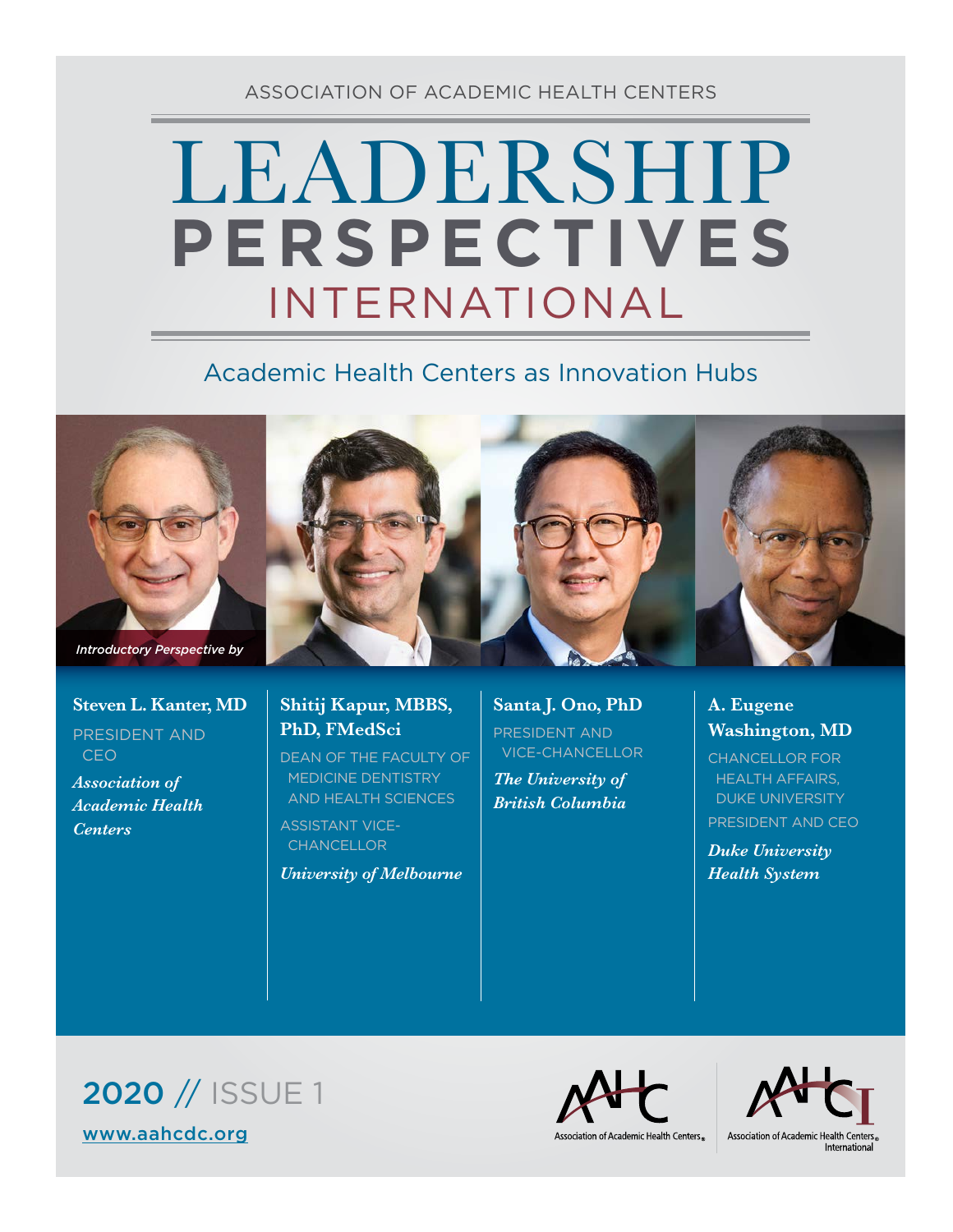# PERSPECTIVE



Welcome to the inaugural issue of Leadership **Perspectives** International, an important new addition to our

series of publications that aim to stimulate discussion and engage leaders of academic health centers in thoughtful dialogues on global issues and challenges impacting their institutions.

Innovation plays an essential role in academic health centers to accelerate discovery, to find new ways to continually improve patient care, and to advance the effectiveness of educational programs. Thus, it is fitting that this first issue of Leadership Perspectives International tackles the issue head on with three outstanding perspectives on *Academic Health Centers as Innovation Hubs*. Academic health center leaders, based in Australia, Canada, and the United States, offer compelling stories of how their institutions are fostering innovation to fuel far-reaching visions for continued growth.

Shitij Kapur of the University of Melbourne highlights several forces that are requiring academic health centers "to take on the central role in fostering medical entrepreneurship and commercialization of medical discoveries." He notes important successes, including the creation of a "Biomedical Precinct" as his institution has taken on the challenge with others in a "concerted push to ride this entrepreneurship and innovation wave."

Santa Ono of the University of British Columbia points out that, by virtue of their integrated nature, academic health centers are enabled to become innovation hubs and

### **Steven L. Kanter,** MD // AAHC President & CEO <u>BY</u>

develop research breakthroughs on many fronts, including technology transfer and disease control. He describes how affiliations, linkages, and collaborations across traditionally siloed disciplines and fields can lead to new opportunities and new discoveries in all academic health center missions.

Gene Washington of Duke University notes that innovation is essential to the central mission of translating findings generated in basic science laboratories to knowledge that improves the health of individuals, communities, and entire populations. He observes that, while innovations and discoveries clearly benefit external communities, they also "engender many rewards" inside the academic health center. Importantly, he points out the critical need to establish a culture that supports innovation.

Academic health centers are leaders in discovery and must continue to grow as innovation hubs. Tolerance of risk, acceptance of failure, and setting a tone that permeates the fabric of the institution are critical tasks for leaders to ensure that their institutions are positioned to realize the promise of innovation. These values should inform not only an institution's research agenda, but also its faculty promotion and tenure system, its programs to support academic career progression, and its approach to preparing the next generation of physicians and scientists.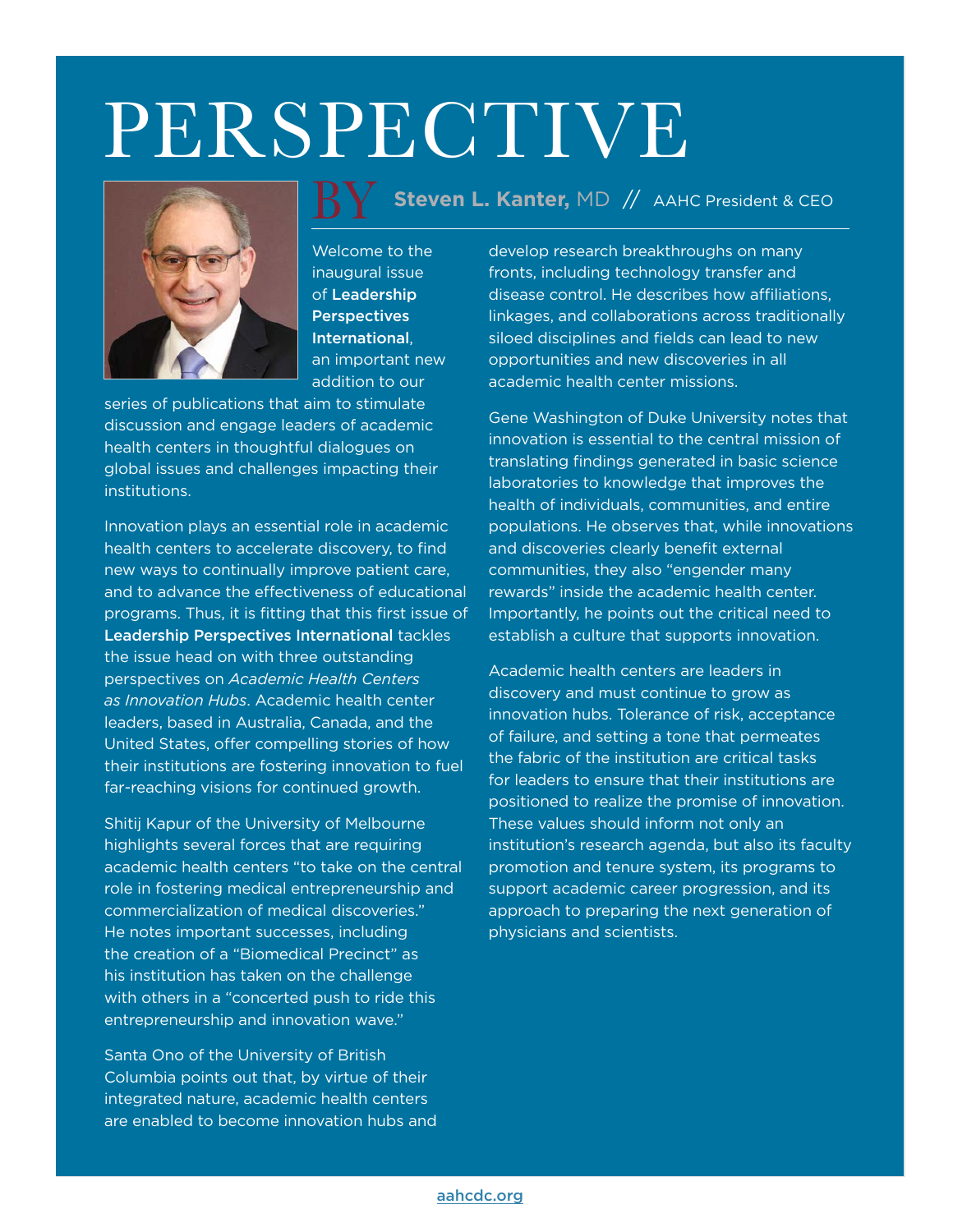

#### **Shitij Kapur, MBBS, PhD, FMedSci**

Dean of the Faculty of Medicine Dentistry and Health Sciences Assistant Vice-Chancellor University of Melbourne

#### Innovation at AHSCs: a Journey in Progress

Medical schools have been a fixture of western societies for more than 800 years—and their role in society has constantly evolved. When the University of Bologna was founded in 1200, the education of students was the primary role of a medical school. It wasn't till the late 19th century that scientific research became a central function of leading medical schools. While leading professors were always leading practitioners, it wasn't till the 20th century that the systematic integration of research with clinical care led to the development of what are now called Academic Health Science Centers (AHSCs). The 21st century may require AHSCs to take on a central role in fostering medical entrepreneurship and commercialization of medical discoveries.

Several forces are shaping this agenda. First, healthcare is increasingly big business. The US healthcare economy is bigger than the GDP of UK and Canada put together. Second, advances in molecular biology, genomics, biomedical engineering and ICT, have brought about unprecedented opportunities for new methods and products. Third, large commercial concerns (pharmaceutical companies, medtech manufacturers) have reformed their internal R&D to increasingly "outsource" several elements of this pathway. And finally, governments and university governors are increasingly expecting universities to create and support local innovation ecologies, often with the fond hope that this might be an answer for university finances.

At the University of Melbourne, and amongst its partners, there has been a concerted push to ride this entrepreneurship and innovation wave, especially in light of a \$20B Australian Medical Research Future Fund (MRFF) endowment created to support innovation and implementation in healthcare. The University has chosen to adopt a "precinct" model to engage its partners to enhance this agenda. Its first

manifestation was the formation of **[Bio21](http://www.bio21.unimelb.edu.au/)**, a shared precinct bringing together elements of the medical faculty with engineering and science, and inviting industrial partners on campus.

The success of Bio21 led to a broader coalition of 40 academic and medical organizations within walking-distance to create the **Melbourne** [Biomedical Precinct](https://www.melbournebiomed.com/)—home to CSL, Australia's largest pharmaceutical company. The Precinct has been buttressed with considerable investments in an innovation and commercialization office with business development expertise; a Masters level course in biomedical enterprise; Dean's Innovation Grants; formation of and the development of a **Melbourne** [Entrepreneurship Centre](https://www.unimelb.edu.au/mec/home) to provide academic and accelerator support to the academic community, and [Biocurate](http://biocurate.com/), a University funded catalyst fund which specifically addresses the 'valley of death' barriers that limit the translation and commercialization of early stage academic research.

There have been some notable successes, however the outcomes are changing only gradually. First, our global location puts us at some distance from the major biomedical economies of U.S., Europe, and China. Second, despite support from governments there is limited venture capital that is accessible, and perhaps even lesser business development expertise to spot and guide early ventures. But what is probably harder to change are the expectations and incentives for academics who are caught in the "publish-for-grants" economy. While promotion criteria are beginning to recognize innovation and commercialization achievements, individual academics are often unclear how to make these tradeoffs in their careers.

In Melbourne, and all over the world, innovation, entrepreneurship, and commercialization increasingly are becoming features of AHSCs. How best to achieve this and what it will mean for the individual and their organizations is a journey in progress.

66...innovation, entrepreneurship,<br>and commercialization increasingly<br>e becoming features of AHSCs. and commercialization increasingly are becoming features of AHSCs. 99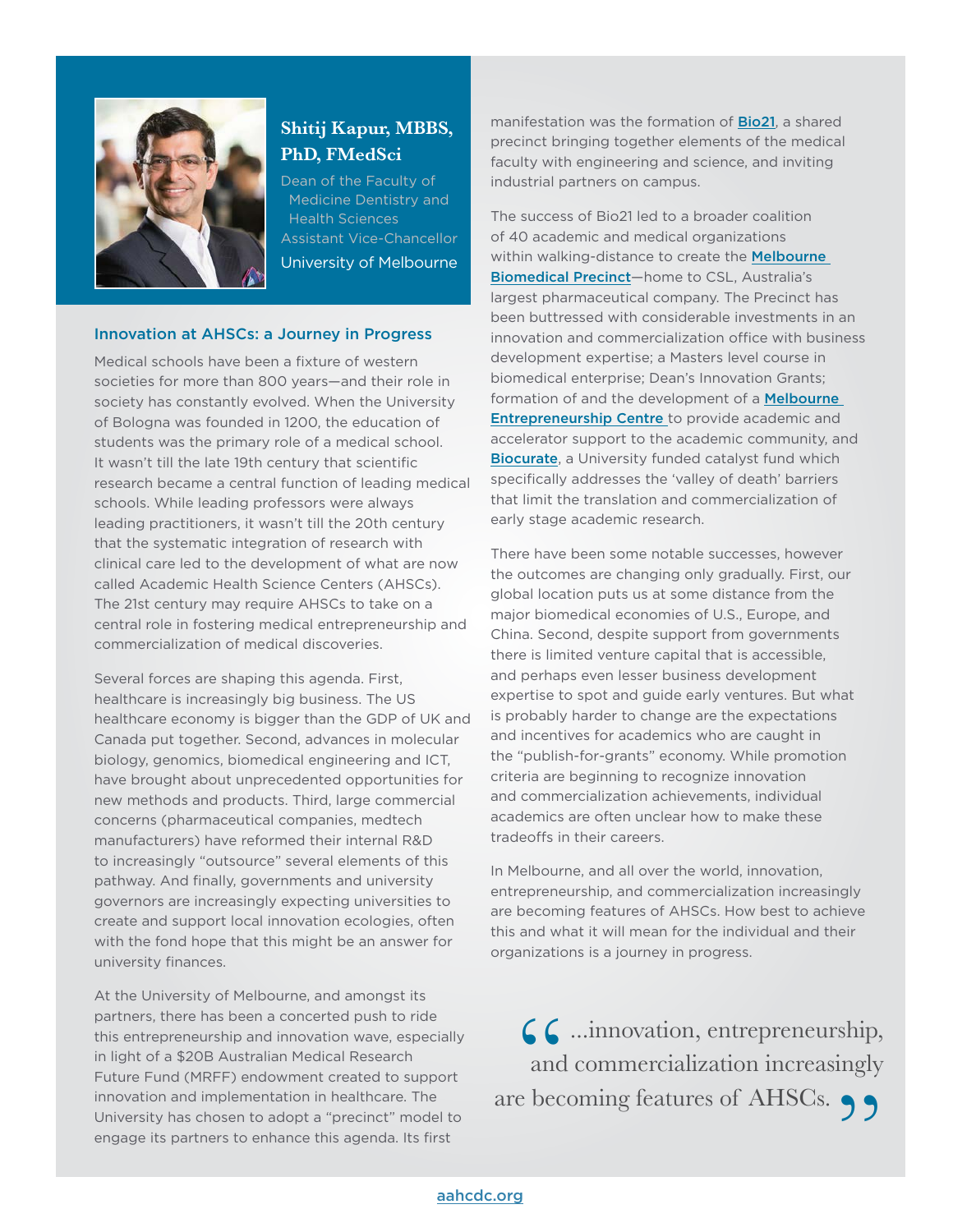

#### **Santa J. Ono, PhD**

President and Vice-Chancellor The University of British Columbia

#### Academic Health Centers as Innovation Hubs

Through the creation of new companies, products, services, and treatments, academic health centers contribute to improved health outcomes. Likewise, the University of British Columbia (UBC) plays a key role in this process—bringing together research, practice, and patients—and participates wholeheartedly in public debate, culture, and policy.

UBC has research affiliation agreements with health authority research institutes dating back to the early 1990s. Much of this research has been focused on the field of medicine and has been carried out within a patient-focused environment. The university assumes the administration of research funding and research contracts, providing dedicated space within affiliated hospitals for teaching and research in addition to healthcare services. Under the affiliation agreements, UBC also provides technology transfer services, including the costs associated with patenting and licensing of technologies.

Indicative of what academic health centers can do as innovation hubs, UBC has an extensive history of innovation and impacts that have been enabled by the integrated nature of academic health centers. One such example is that of Dr. Julio Montaner's work on HAART (highly active anti-retroviral therapies) and TasP (Treatment as Prevention®) at the BC Centre for Excellence in HIV/AIDS. In the past, an HIV diagnosis brought stigma, suffering, and eventually, death. Today, while stigma remains an issue, individuals with HIV are living longer and healthier lives thanks in large part to Dr. Montaner's ongoing work.

UBC researchers at these research institutes have also facilitated breakthroughs in the understanding of breast cancer by decoding—for the first time in history—the three billion letters in the DNA sequence of a patient's metastatic lobular breast cancer. Dr. Samuel Aparicio, Dr. Marco Marra, and Dr. Sohrab

Shah's work at the BC Cancer Agency allowed them to show how this complex cancer mutates and spreads. In an ongoing collaboration with Vancouver Coastal Health and Vancouver Coastal Health Research Institute, the Djavad Mowafaghian Centre for Brain Health builds on UBC's impressive legacy of brain research and brings together experts in the fields of neuroscience, neurology, psychiatry, and rehabilitation in a hub for training, research, and clinical care.

In the 1990s and 2000s, UBC discoveries and spin-off companies were at the heart of the BC biotechnology sector, and continue to be hugely influential to this day. Currently 40 percent of our commercialization agreements come from UBC research taking place at affiliated hospital sites. A potential treatment for advanced prostate cancer developed by UBC and Vancouver Coastal Health Research Institute scientists at the Prostate Center has been licensed to the pharmaceutical company Roche, marking it as UBC's largest licensing agreement to date. In 2018/19, 47 percent (\$318m) of our research funding was carried out at affiliated institutions, such as BC Children's Hospital and the BC Centre for Disease Control, including more than 800 clinical trials annually.

Internally, UBC Health is an institutional consortium designed to enable more systematic collaboration across health programs at the university. By facilitating closer linkages and collaborations across disciplines and sectors, UBC Health aims to strengthen the university's impact and capacity for excellence in health education and research, and to create the opportunity for improved wellbeing and patient outcomes, accelerated knowledge development and innovation, and greater training effectiveness.

UBC is proud to be on the forefront of health research and innovation. Supporting the evolution of healthcare toward an integrated system focused on individual and community wellbeing is one of our major priorities.

 $\begin{array}{c} 6 \\ 6 \\ \text{f} \\ \text{in} \\ \text{en} \end{array}$  $\mathcal{L}$  UBC has an extensive history of innovation and impacts that have been enabled by the integrated nature of academic health centers. 99